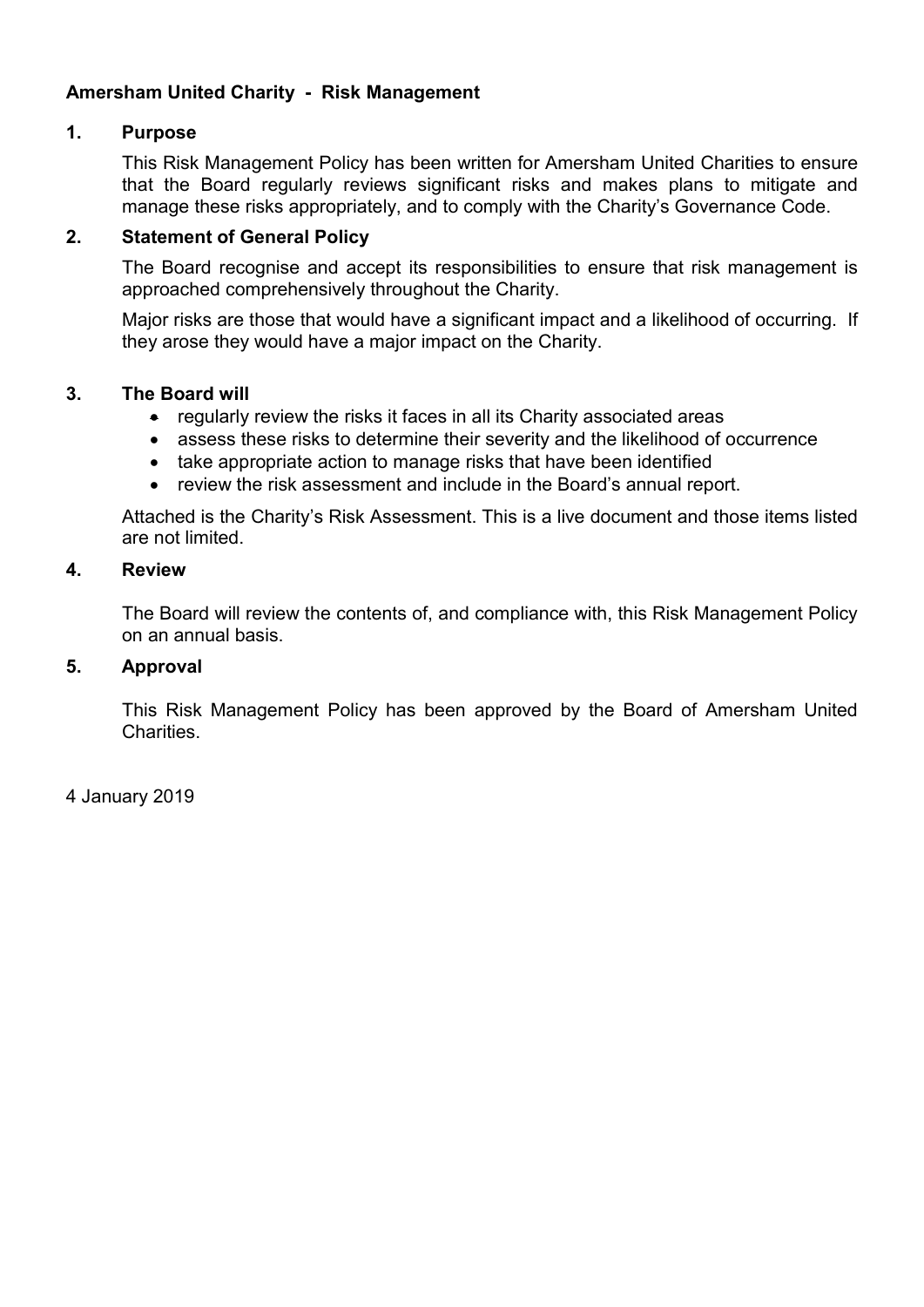| <b>Risk Log</b>                 |                   |             |      |                                                     |               |                                                                                                |                                                                                      |                |                      |                                                                                                                       |                |                   |                              |                  |
|---------------------------------|-------------------|-------------|------|-----------------------------------------------------|---------------|------------------------------------------------------------------------------------------------|--------------------------------------------------------------------------------------|----------------|----------------------|-----------------------------------------------------------------------------------------------------------------------|----------------|-------------------|------------------------------|------------------|
| Project                         |                   |             |      |                                                     |               |                                                                                                |                                                                                      |                |                      |                                                                                                                       |                |                   |                              |                  |
| Co-Ordinator                    |                   |             |      | <b>Amersham United Charities</b><br>Simon Partridge |               |                                                                                                |                                                                                      |                |                      |                                                                                                                       |                |                   |                              |                  |
| <b>Last Updated</b><br>Risk No. | <mark>Risk</mark> | <b>Date</b> |      | 07/11/2018<br><b>Status</b> Risk Owner              |               | Risk Category Risk (Opportunities as well threats)                                             | <b>Potential Impacts</b>                                                             |                | <b>Raw Risk</b>      | <b>Risk Control Measures</b>                                                                                          |                | Residual          |                              | <b>Proximity</b> |
|                                 | Autho             |             |      |                                                     |               | As a result of                                                                                 | (Which may result in)                                                                |                | $\frac{1}{\sqrt{2}}$ | currently in place and working<br>Are your controls working effectively?                                              |                |                   | $\mathbf{\times}$<br>$\circ$ |                  |
| GENERAL                         | <b>SP</b>         | 08/11/2018  | Open | Chair<br>trustees                                   | of Compliance | failure in trustee recruitment                                                                 | Lack of diversity among trustees. No<br>succession planning. Meetings not<br>quorate |                | $2 \mid 2 \mid 4$    | regular review at trustee meetings                                                                                    |                | $2 \mid 1 \mid 2$ |                              | Long Term        |
|                                 | SP                |             | Open | Trustees                                            | Financial     | Long term vacancy                                                                              | Loss of income. Inability to repay<br>loans                                          |                |                      | Regular meetings to review resident<br>4   1   4   availability. Ensure properties are<br>maintained and refurbished. |                | $3 \mid 1 \mid 3$ |                              | Long Term        |
|                                 | SP                |             | Open | Trustees                                            | Commercial    | Risk of increase in Base rate                                                                  | Increased costs of loans                                                             |                |                      | 2   4   8   Review of investments against loanrates                                                                   |                |                   |                              | 2 2 4 Long Term  |
|                                 | SP                |             | Open | Trustees                                            | Commercial    | Risk of cost escalation of works                                                               | Increased costs                                                                      |                |                      | Ensure appropriate contractors and<br>poffesionals engaged                                                            |                |                   |                              | Long Term        |
|                                 | SP                |             | Open | Trustees                                            | Financial     | Loss of buildings due to fire                                                                  | Loss of income. Inability to repay                                                   | 4              | $2 \mid$             | Ensure building fire alrms regularly checked                                                                          |                |                   | $\overline{4}$               | Short Term       |
|                                 | <b>SP</b>         |             | Open | Trustees                                            | Financial     | Loss of buildings due to H and S                                                               | Loss of income. Inability to repay                                                   | 4              | $2 \mid$             | Ensure buildings are regularly checked                                                                                | $\overline{4}$ | 1                 | $\overline{4}$               | Short Term       |
| DAY'S                           | LT                |             | Open | Trustees                                            | Commercial    | issues<br>risk of falling on footpaths at Days<br>due to slippery cobbles                      | injury to residents                                                                  | 4              | $2 \mid$             | Ensure paths are regularly cleaned                                                                                    | $\overline{4}$ | $\blacksquare$    | $\overline{4}$               | Short Term       |
|                                 | SP                |             | Open | Trustees                                            | Reputational  | Risk of fall on stairs at Days                                                                 | injury to residents                                                                  | 3 <sup>1</sup> | $\overline{2}$       | Days stairs have abiltity to have rails and<br>stair chair fitted                                                     | 3 <sup>1</sup> | $1 \mid 3$        |                              | Long Term        |
|                                 | SP                |             | Open | Trustees                                            | Commercial    | Risk of gas leak at Days                                                                       | injury to residents                                                                  | 3 I            |                      | Regular servicing of boiler and landlord<br>1 3 checks. Gas main crosses No 73 and into<br>boiler room outside No73   |                | 3 1 3             |                              | Long Term        |
|                                 | SP.               |             | Open | Trustees                                            | Financial     | Risk of damage to rear wall of Days Repairs needed                                             |                                                                                      |                | $2 \mid 2 \mid 4$    | Pressurise Chattertons to maintain garden                                                                             |                | $2 \mid 2 \mid 4$ |                              | Long Term        |
|                                 | <b>SP</b>         |             | Open |                                                     | Financial     | dur to ivy growth<br>Risk of damage to North gable wall Repairs needed<br>of Days due to river |                                                                                      | 5 <sup>1</sup> | (2)10                | Regular inspection and action if needed                                                                               | $\overline{5}$ | $1 \mid 5$        |                              | Long Term        |
|                                 | IA                |             | Open | Trustees                                            | Financial     | Risk of leaking water main in roof<br>voids at Day's                                           | Repairs needed                                                                       | $\mathbf{3}$   |                      | Check insulation is ok                                                                                                | $\overline{3}$ | $1 \mid 3$        |                              | Long Term        |
|                                 | IA                |             | Open | Trustees                                            | Financial     | Risk of storm damage at Day's                                                                  | Repairs needed                                                                       |                |                      | 3 1 3 Regular inspection and action if needed                                                                         |                |                   |                              | 3 1 3 Long Term  |
|                                 | LT.               |             | Open | Trustees                                            | Reputational  | risk of injury due to poor condition injury to residents<br>of entrance passageway at Days     |                                                                                      | $\mathbf{3}$   |                      | Ensure regular review of access and keep<br>adjacent owners aware of any issues                                       | $\overline{3}$ |                   | $\mathbf{3}$                 | Short Term       |
| DRAKE'S                         | LT.               |             | Open | Trustees                                            | Commercial    | Risk of injury due to difficult access injury to residents<br>into Drakes                      |                                                                                      | 4              | 2 <sub>1</sub>       | Ensure steps cleaned and maintained                                                                                   | $\mathbf{3}$   |                   | $\mathbf{3}$                 | Short Term       |
|                                 | LT.               |             | Open | Trustees                                            | Commercial    | Risk of injury due to difficult access injury to residents<br>into Drakes rear gardens         |                                                                                      | 4 I            |                      | Ensure access is clear and steps cleaned<br>1 4 and maintained. Install lights in passageway 3 1 3                    |                |                   |                              | Short Term       |
|                                 | <b>SP</b>         |             | Open | <b>Trustees</b>                                     | Commercial    | Risk of gas leak in Drakes                                                                     | injury to residents                                                                  | -3 I           |                      | Regular servicing of individual boilers and<br>landlords checks                                                       |                | $3 \mid 1 \mid 3$ |                              | Long Term        |
|                                 | SP                |             | Open | Trustees                                            | Financial     | Risk of roof damage at Drakes due Roof repairs needed<br>to external trees                     |                                                                                      |                | $2 \mid 2 \mid 4$    | Pressurise BCC/ATC to pollard trees<br>regularly                                                                      |                | 2 2               | $\overline{4}$               | Long Term        |
|                                 | IA                |             | Open | <b>Trustees</b>                                     | Financial     | Risk of storm damage at Drake's                                                                | Repairs needed                                                                       |                |                      | 3   1   3 Regular inspection and action if needed                                                                     |                |                   |                              | 3 1 3 Long Term  |